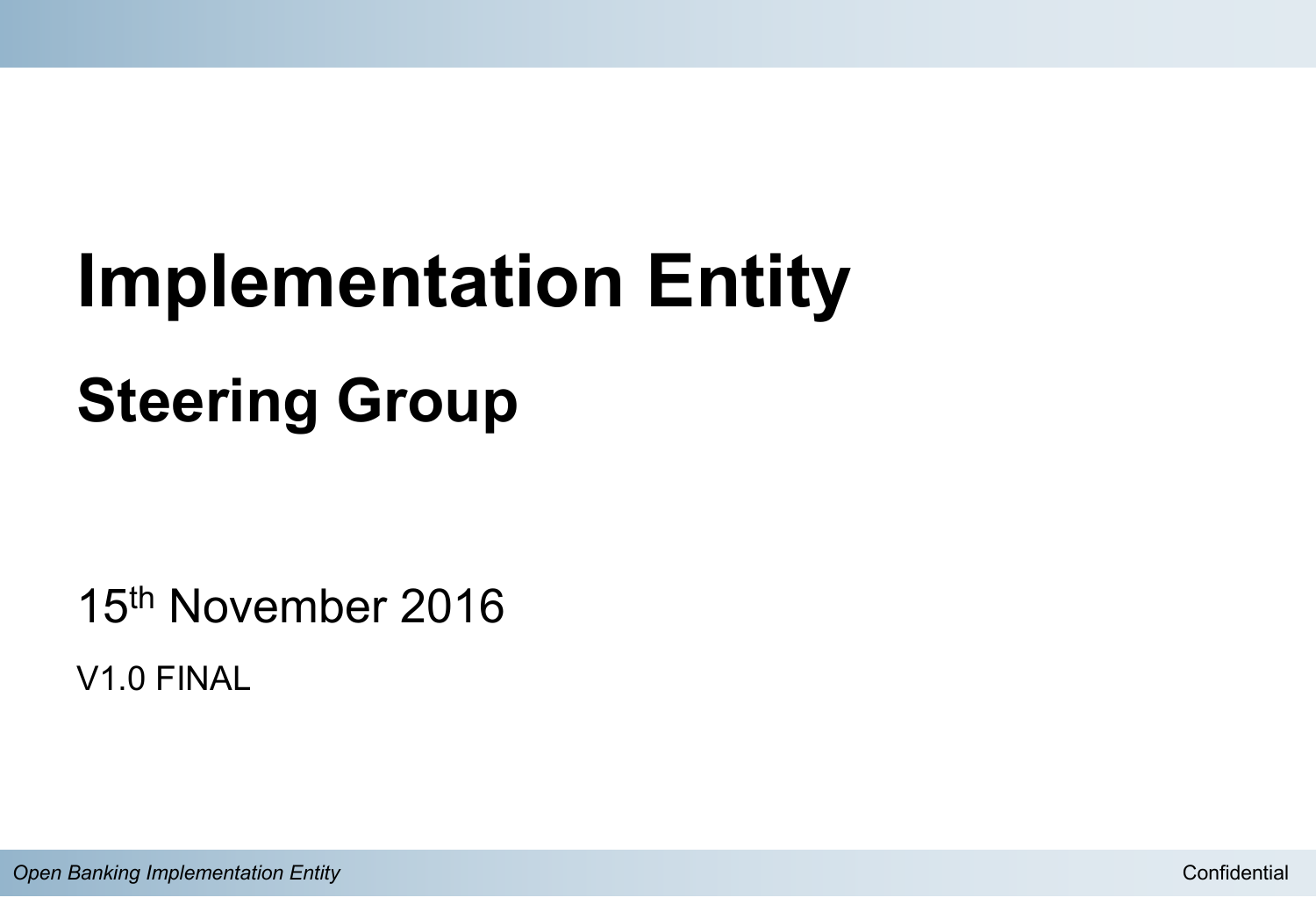### **AGENDA**

| <b>Who</b> |  |  |  |
|------------|--|--|--|
| Verbal     |  |  |  |
| Paper      |  |  |  |
| Paper      |  |  |  |
| Verbal     |  |  |  |
| Verbal     |  |  |  |
|            |  |  |  |

#### 6. AoB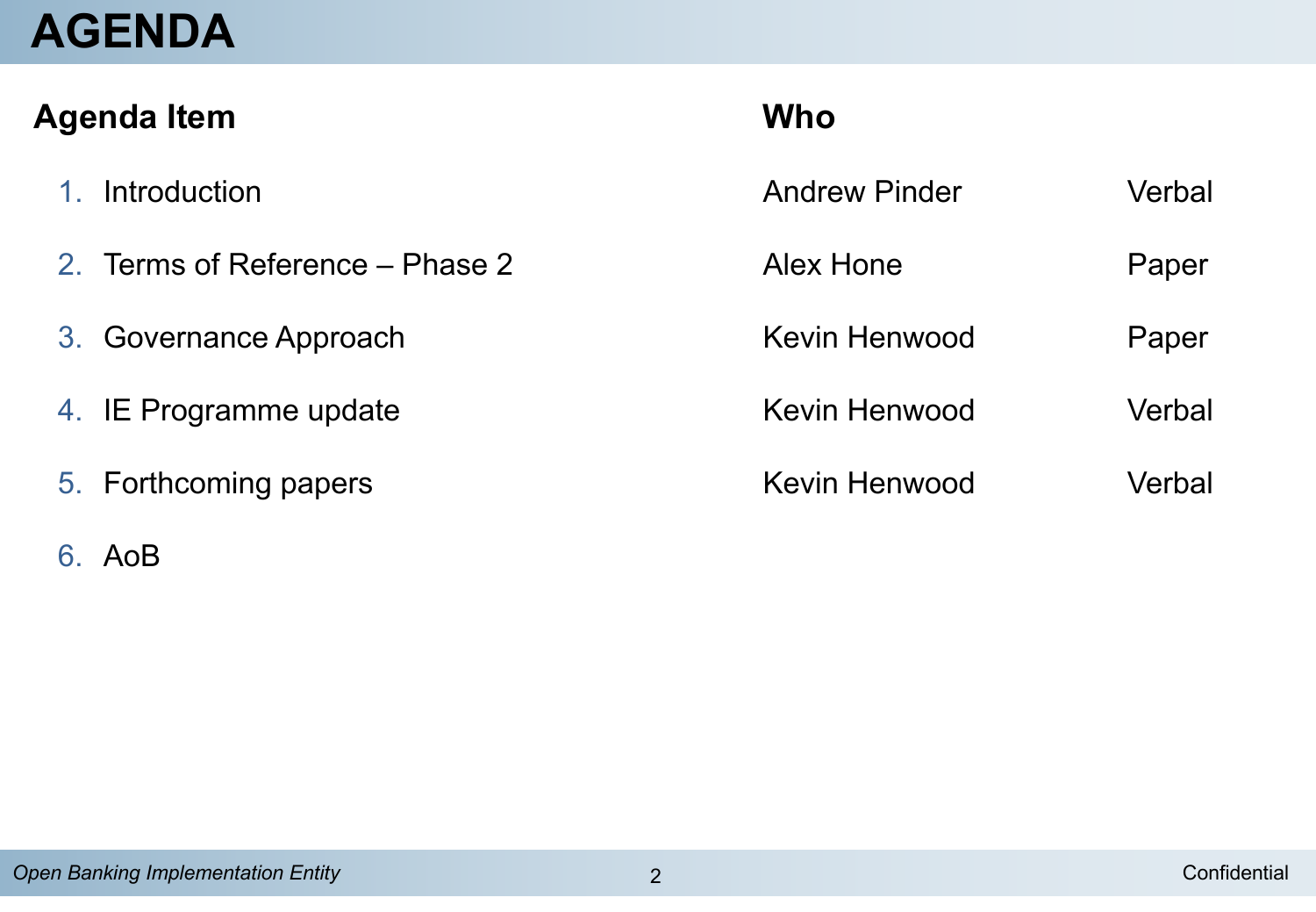## **IESG Terms of Reference (ToR)**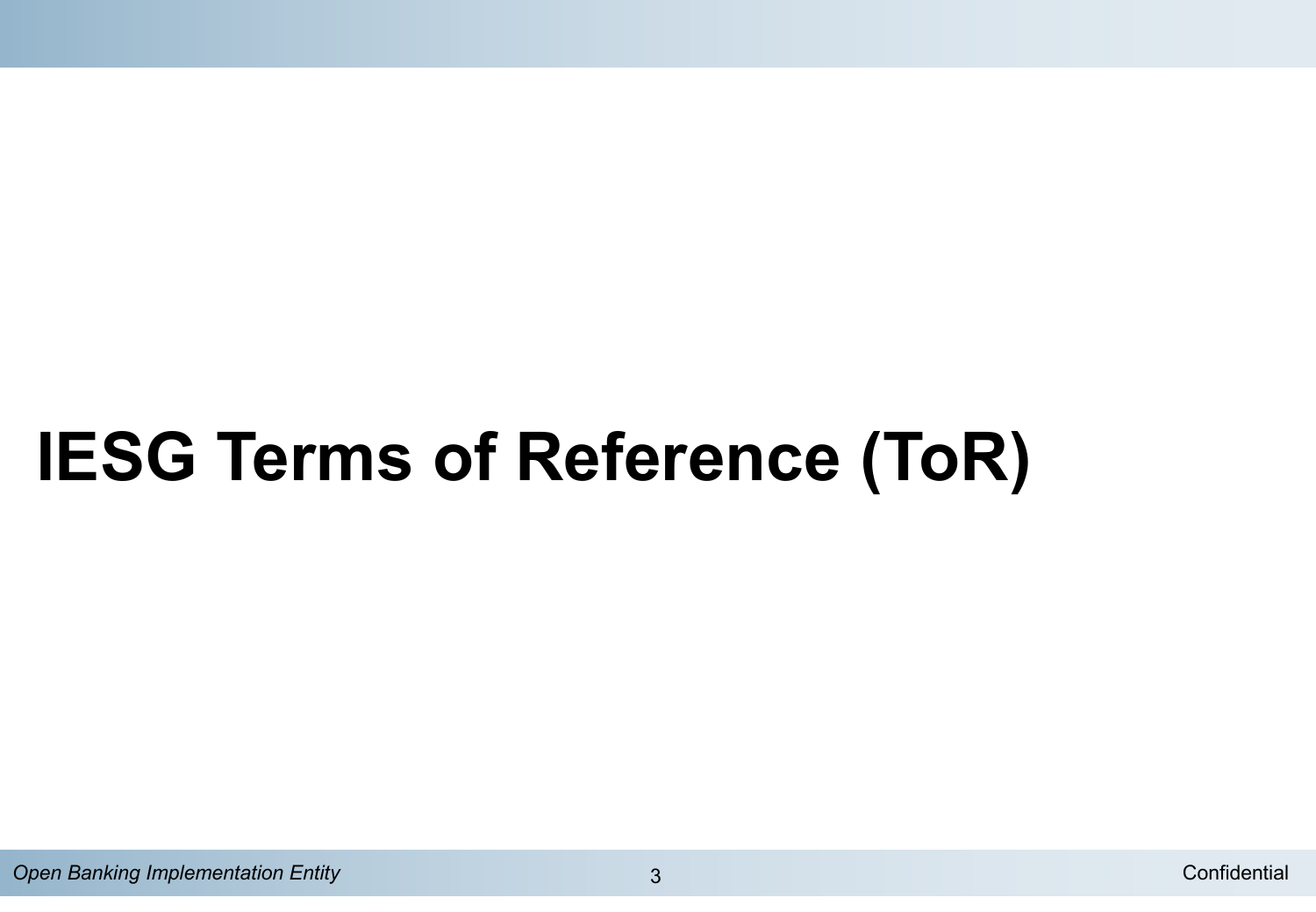### **IESG TERMS OF REFERENCE (ToR)**

#### Purpose

- The Implementation Entity Steering Group (IESG) meeting will provide governance and oversight to the overall programme and provide a forum to ensure scope and delivery is co-ordinated as an industry delivery.
- Recommendations from PMG will be reviewed for approval consensus between the CMA 9 financial institutions, 5 Advisory Groups, 2 customer advisers. All decisions need to be agreed by all 9 institutions, with consensus defined as the absence of sustained opposition.
- If decisions or issues require escalation to SG, the Trustee has the ultimate authority to arbitrate.
- Where the programme timetable dictates, key decisions will be requested to be taken by the IESG either by Ex-Committee or in exceptional IESG meetings invoked for that purpose and presented at the next meeting.

#### Inputs

- Forward Agenda, decisions and recommendations for approval
- Key milestones
- Open actions for review, Risks & Issues Log

#### **Outputs**

- Minutes
- Action Log
- Record of decisions made

#### **Timetable**

- Distribute Agenda/Papers 3 days in advance
- Distribution of draft minutes to all attendees 1 day and approval obtained within 3 days

#### Standard Agenda

- Programme update
- Decision papers
- **Key Milestones**
- Risks & Issues
- Open actions
- AoB

#### **Frequency**

- **Monthly**
- 3 hours
- 2 Thomas More Square

#### Membership/Quorum

#### **Members – Implementation Entity (IE) and CMA 9**

- IE Trustee (Chair) Andrew Pinder
- **IE Programme Director** Kevin Henwood
- **Barclays Bank Bank Andy Booth Andy Booth**
- **Danske Bank Andy McComb Andy McComb**
- HSBC Andrew Slough
- Bank of Ireland Daniel Ehreich
- **Nationwide (Deputy Chair)** Paul Horlock
- **Santander Bank** Robert White
- **Allied Irish Banks Roy Hutton**
- Lloyds Banking Group Steve Smith
- **Proval Bank of Scotland Kevin Henley** Kevin Henley
- IE Open Banking Secretariat **Alex Hone**

#### **Members – Advisory Groups**

#### • Challenger Banks TBC • Fintech Gavin Littlejohn • PSD2 James Whittle • PSPs Thaer Sabri

**Third Party Providers Ian Major** Ian Major

#### **Customer Representatives**

• Consumer Faith Reynolds **Faith Reynolds • Small Businesses Mark Chidley** Mark Chidley

#### **Observers**

- FCA Alex Walsh • FCA Andrew Laidlaw
- HMT Daniel Turnbull and the United States of the United States of the Daniel Turnbull
- **IE Advisor Phillip Mind**
- PSR Dora Guzeleva in the Second Library of the Dora Guzeleva in the Dora Guzeleva
- **British Banks Association** Malter Mccahon Walter Mccahon

*NB: The IESG will be quorate with a minimum of 8 members necessary for the transaction of the group's business.*



#### **Open Banking Implementation Entity 1988 According to the Confidential According to the Confidential Confidential**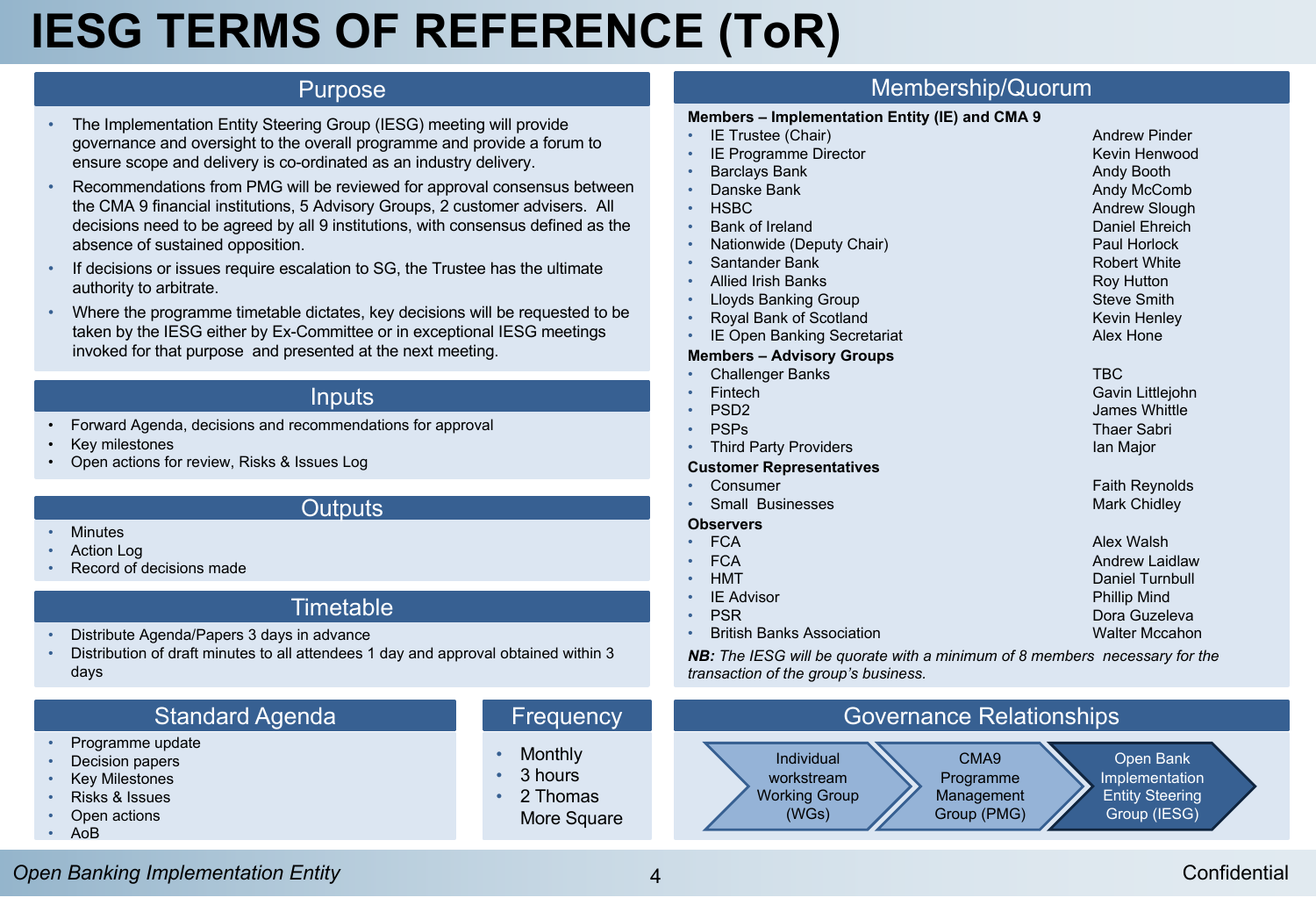## **Programme Governance**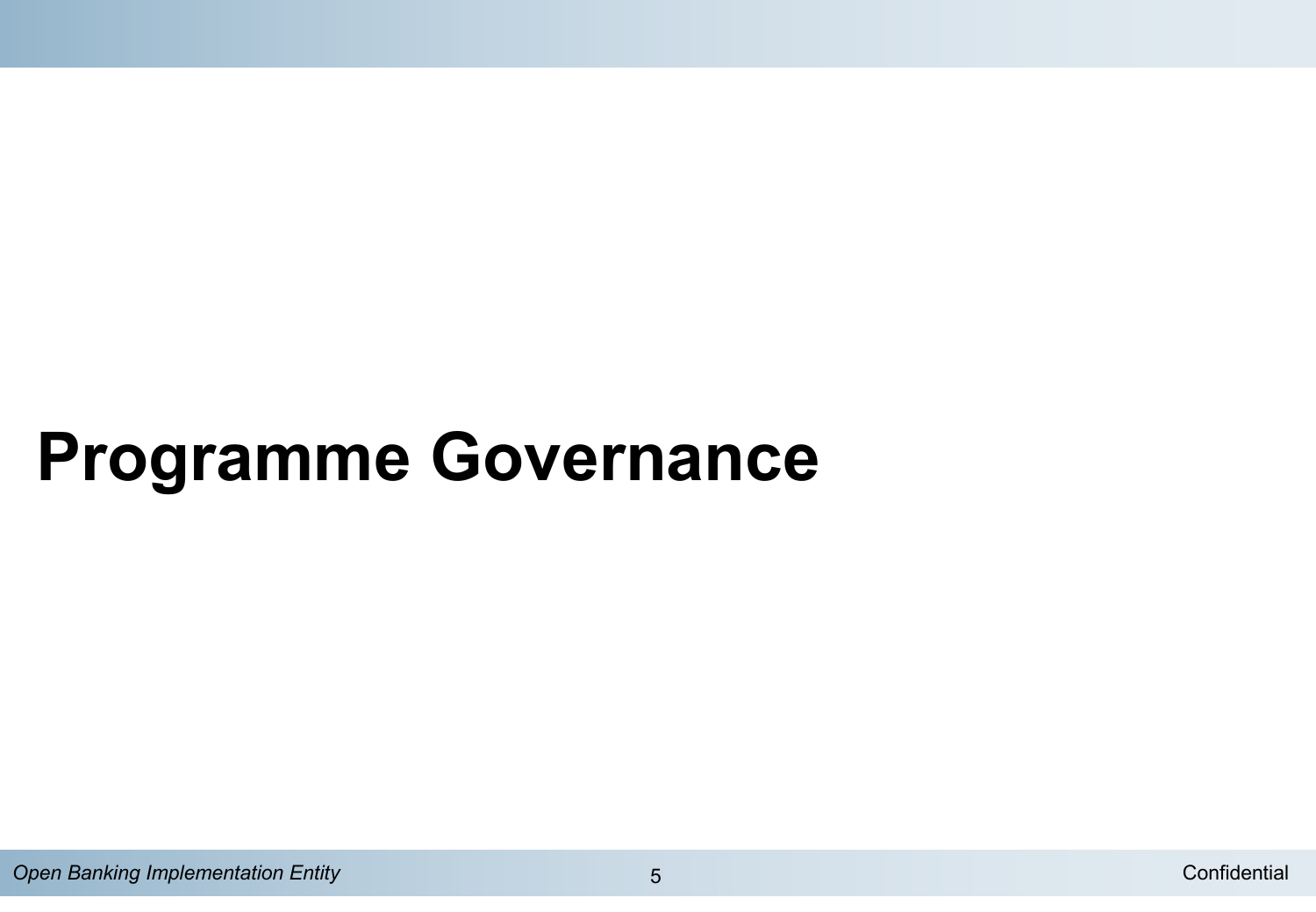## **PROGRAMME GOVERNANCE**

#### **Levels of Governance:**

- The programme operates with three levels of governance, starting with the Working Groups (WGs) who are primarily tasked with solution decision making; this group will report into the Programme Management Group (PMG), which will comprise of representatives of the CMA 9 financial institutions plus workstream leads and Programme Director. This group will ultimately report to the Steering Group (SG), details of which are set out below and the PMG will recommend items for decisions which require SG approval.
- In the event of sustained opposition at the WGs level the PMG will review and consider the case for SG escalation, if appropriate and for Advisory Group awareness if required.

#### **Materiality of Decisions & Escalation Path:**



#### **Independent Consensus:**

• The chair of the WGs, PMG and SG are appointed on the basis that they can provide a unbiased and independent governing role to ensure all constituent groups are fairly represented and ensure orderly and transparent decision making, based on internal consultation with the CMA9 and Advisory Groups representatives. If decisions or issues requiring escalation to SG, the Trustee has the ultimate authority to arbitrate.

#### **Decision Papers:**

- Day to day decisions at WG level will be captured in a central decision log.
- Where significant decisions are required to be made supporting papers (including options analysis and recommendations) will be presented for approval and will be captured in a central decision log. This will provide members of the WGs, PMG and SG to have visibility of the record and ensure any queries are promptly surfaced.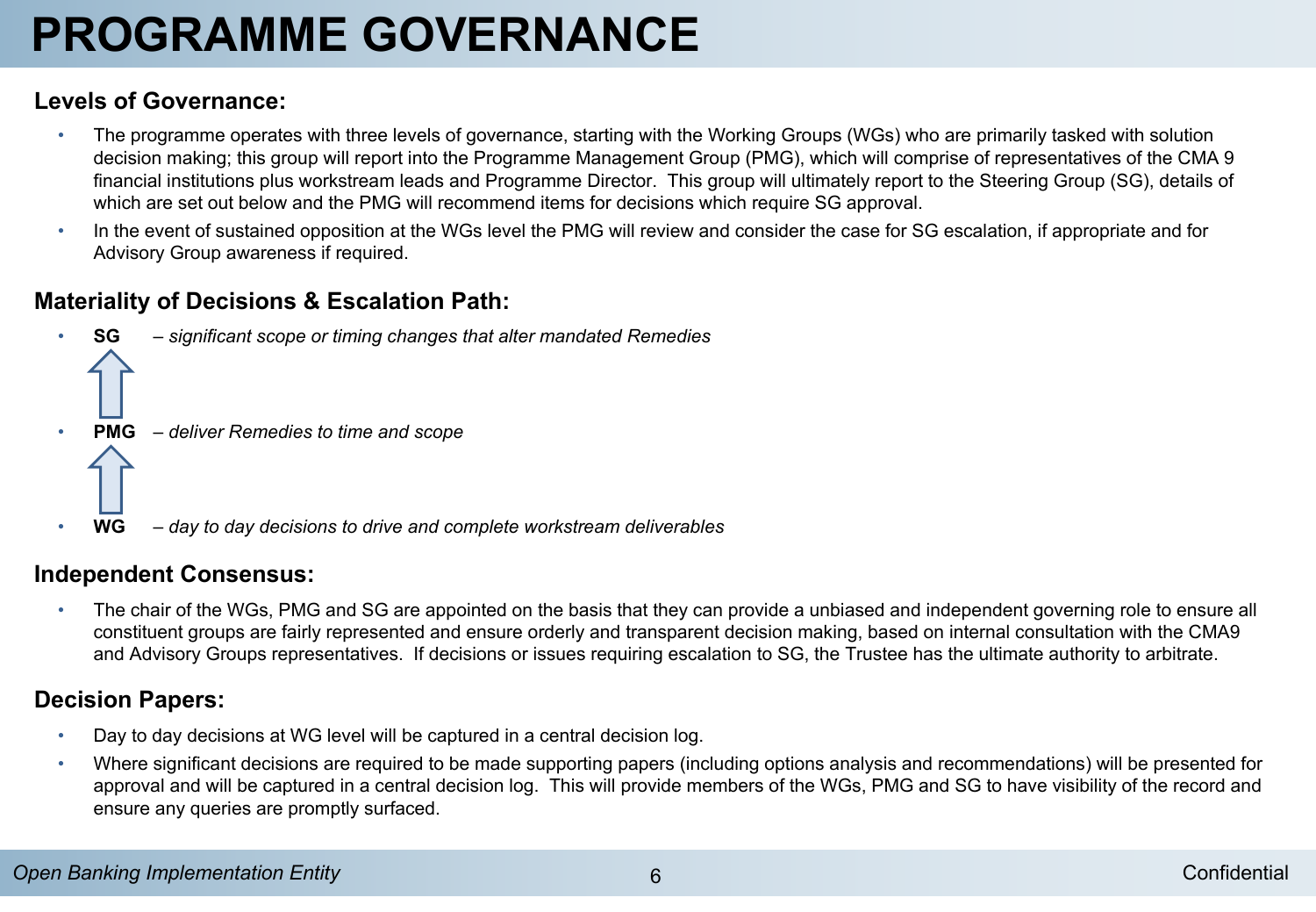## **PROGRAMME GOVERNANCE CONT'D**

#### **Working Group Composition:**

• The WGs will include Subject Matter Experts from the CMA 9 named financial institutions, at least 5 Advisory Group and workstream representation to ensure inclusion and collaboration across all workstreams and the wider industry.

#### **Steering Group:**

- The Steering Group (SG) will comprise members with full authority from the CMA 9 financial institutions, 5 Advisory Groups, 2 customer advisers, the Programme Director and the Secretariat and other IE team members by invitation. There will be a single named substitute with appropriate authority.
- All SG papers for decision will set out the problem, considerations and analysis, options appraisal, risk assessment and make a clear recommendation for decision.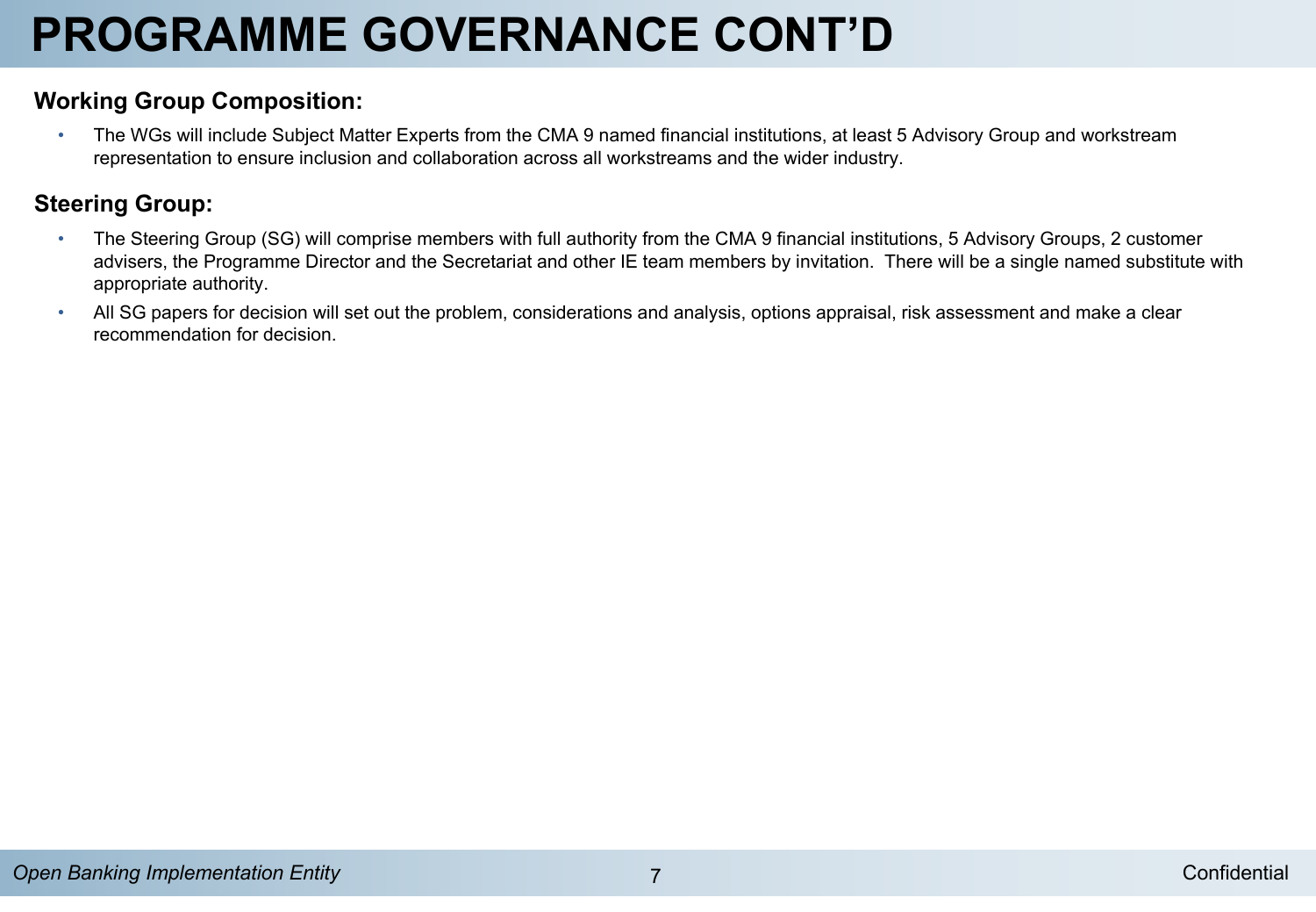## **Open Actions**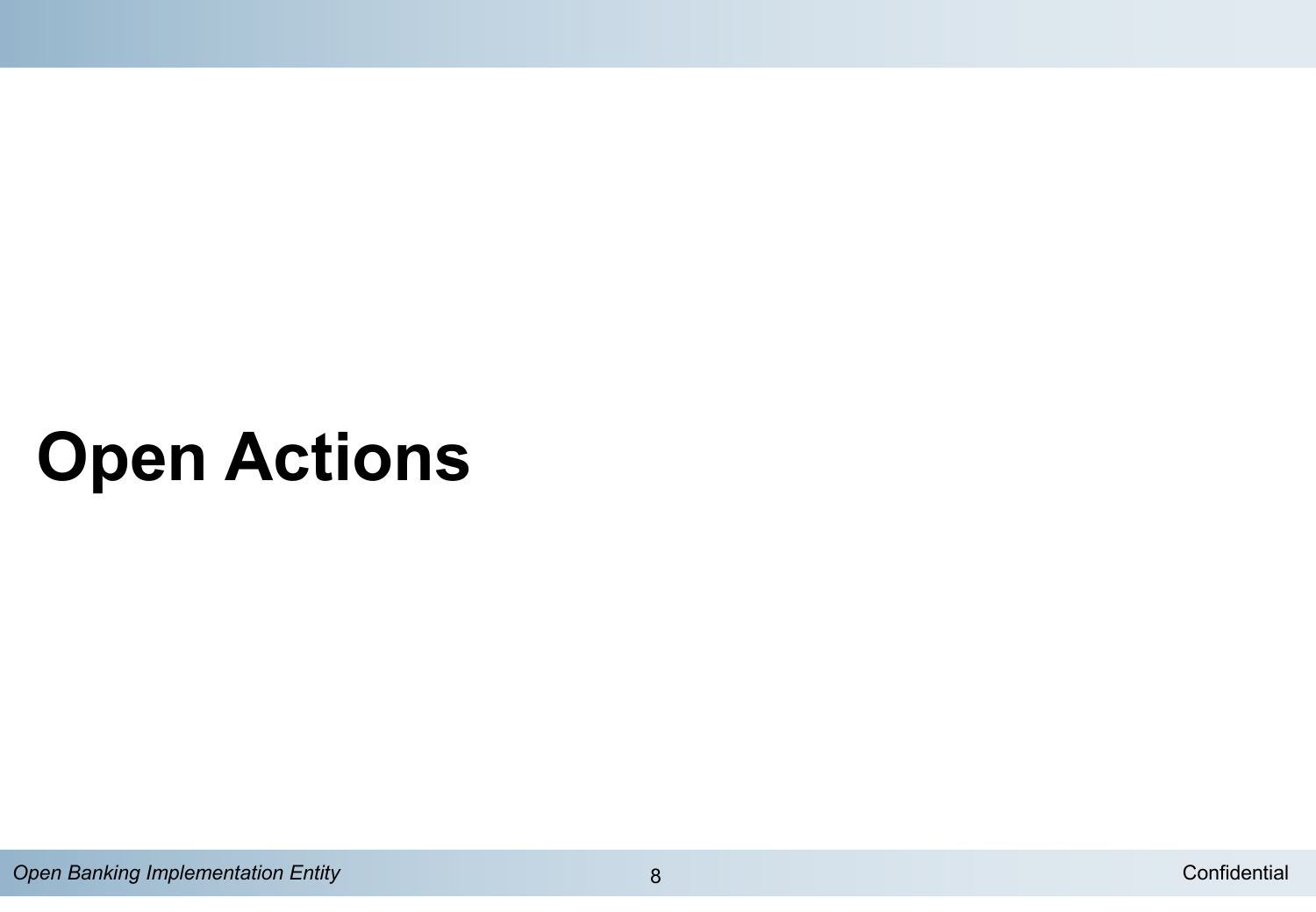### **OPEN ACTIONS**

| Ref | <b>Date</b> | <b>Action</b>                 | Owner | <b>Due</b> | <b>Status</b> | <b>Update</b> |
|-----|-------------|-------------------------------|-------|------------|---------------|---------------|
|     |             | NB: Currently no open actions |       |            |               |               |
|     |             |                               |       |            |               |               |
|     |             |                               |       |            |               |               |
|     |             |                               |       |            |               |               |
|     |             |                               |       |            |               |               |
|     |             |                               |       |            |               |               |
|     |             |                               |       |            |               |               |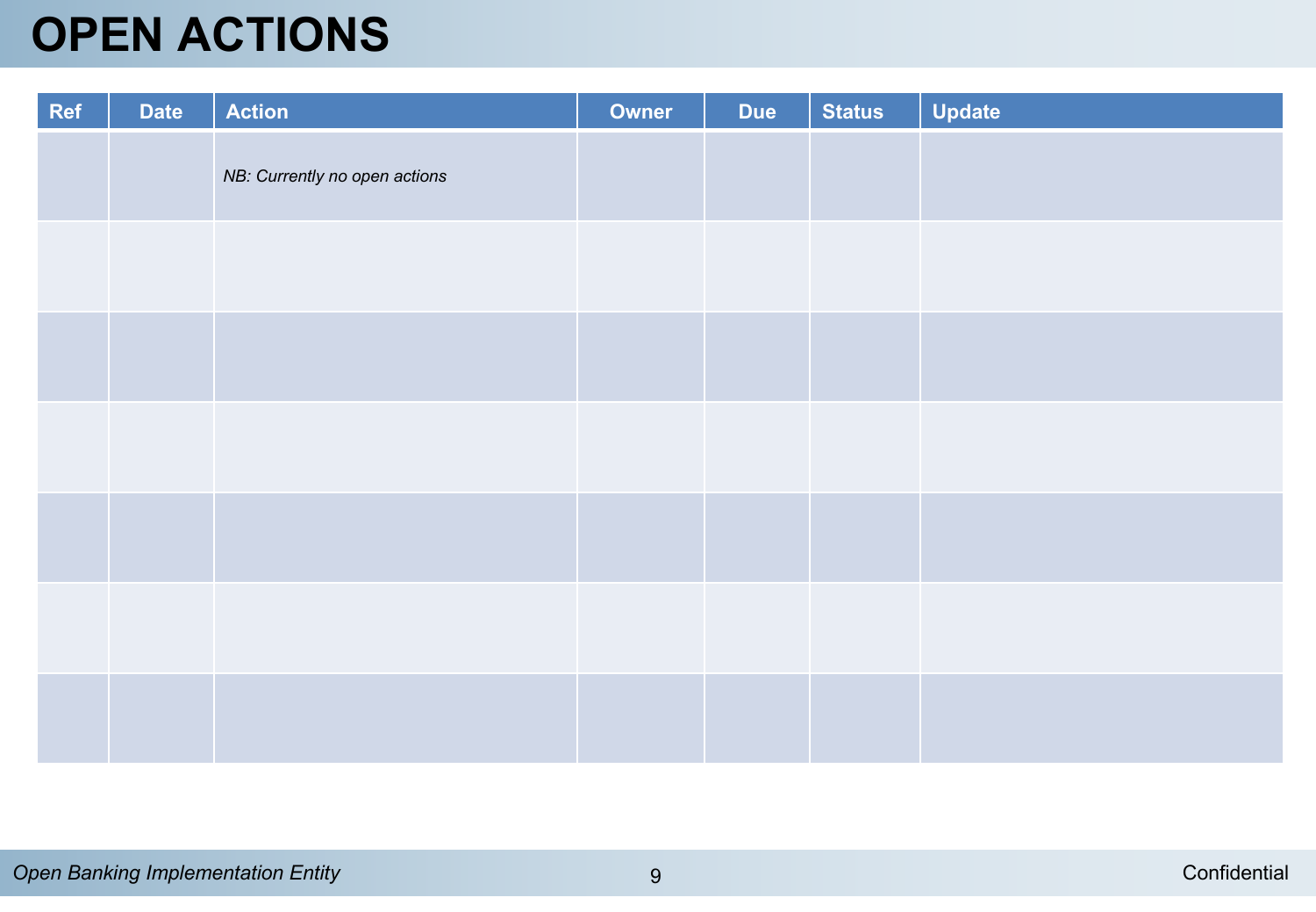## **Appendix**